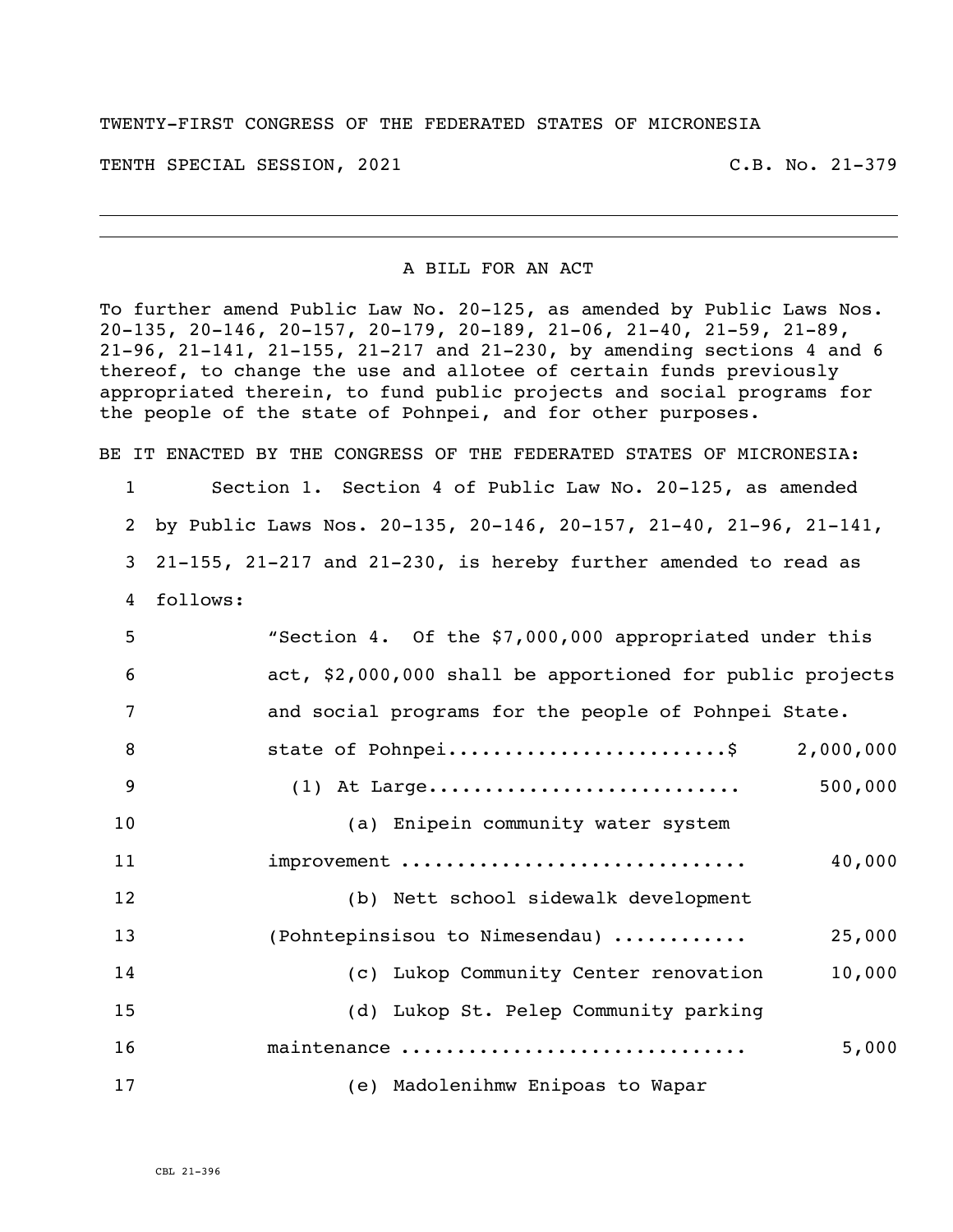| $\mathbf{1}$   | secondary road repair  \$                  | 15,000 |
|----------------|--------------------------------------------|--------|
| $\overline{2}$ | (f) Kitti Isokohnedi building              |        |
| 3              | fencing, parking and driveway improvement. | 40,000 |
| 4              | Nanpahlap road improvement<br>(g)          | 40,000 |
| 5              | (h) Nanpohnmal road paving/maintenance     | 20,000 |
| 6              | (i) Sokehs, Palikir, Tomwara               |        |
| 7              | road improvement                           | 20,000 |
| 8              | (j) Nukuoro Community building             | 25,000 |
| 9              | (k) Palipowe road and repair               |        |
| 10             | maintenance                                | 20,000 |
| 11             | (1) Nanpohnsapw Paliais, Nett road         |        |
| 12             | paving/maintenance                         | 45,000 |
| 13             | $(m)$ Sokehs road improvement              | 35,000 |
| 14             | Pwudoi road development and repair<br>(n)  | 15,000 |
| 15             | Toamwara road maintenance<br>(0)           | 15,000 |
| 16             | Kitti, Dien, Nikahn secondary<br>(p)       |        |
| 17             | road construction                          | 20,000 |
| 18             | (q) Overseas and Local Medical Assistance  | 15,000 |
| 19             | $(r)$ Nursing training/conference          | 20,000 |
| 20             | (s) Nett school sidewalk development       |        |
| 21             | (Nett school to Nanpil road)               | 25,000 |
| 22             | (t) Nett sidewalk extension (Bank of       |        |
| 23             | Guam to Pohnpei Hospital)                  | 25,000 |
| 24             | (u) Sokehs road drainage and               |        |
| 25             | repair improvement                         | 25,000 |
|                |                                            |        |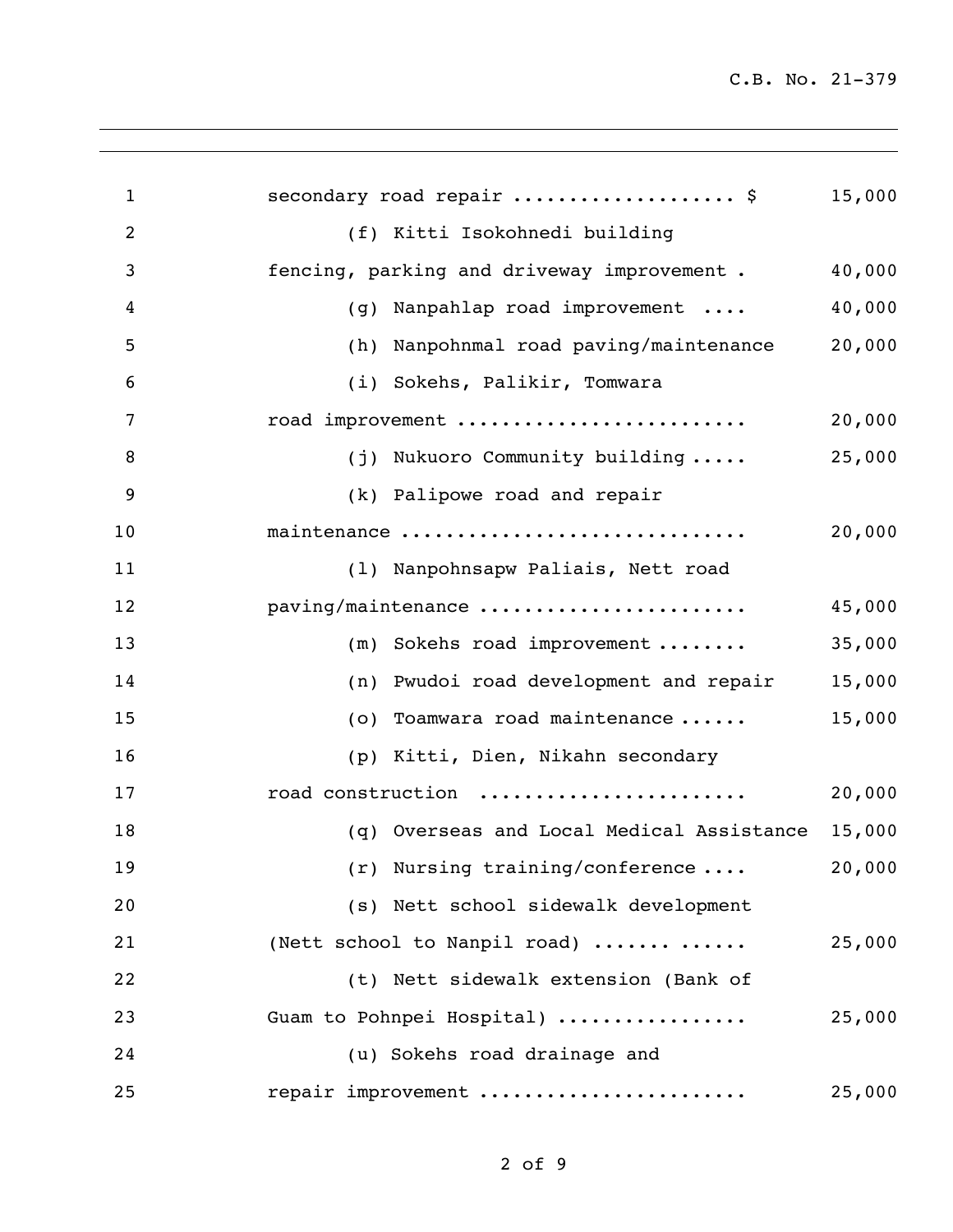| $\mathbf{1}$   | (2) Election District No. 1 \$       | 500,000 |
|----------------|--------------------------------------|---------|
| $\overline{2}$ | (a) Sokehs ridge cleaning/road       |         |
| 3              | maintenance                          | 18,000  |
| $\overline{4}$ | (b) Pohrakied sidewalk supplement    | 45,000  |
| 5              | (c) [Communications] Solar           |         |
| 6              | refrigerators/freezers, solar lights | 30,000  |
| 7              | (d) LED lights/Solar lights          | 20,000  |
| 8              | (e) Kaselehlia/PCR retaining         |         |
| 9              | wall supplemental                    | 7,500   |
| 10             | (f) Pohnpei Public Library subsidy.  | 15,000  |
| 11             | (g) Nukuoro Municipal Government     |         |
| 12             | subsidy                              | 20,000  |
| 13             | (h) Election District No. 1 Outer    |         |
| 14             | Island internet equipment/rental     | 40,000  |
| 15             | (i) Purchase of Synthetic Thatches.  | $-0-$   |
| 16             | (j) Election District No. 1 schools  |         |
| 17             | current and prior obligations        | 20,000  |
| 18             | (k) Beautification project           | 20,000  |
| 19             | (1) Nanmohs new road                 | 30,000  |
| 20             | (m) Deketik Causeway Boulders        | 20,000  |
| 21             | (n) Deketik Causeway exercise        |         |
| 22             | equipment/installation               | 10,000  |
| 23             | (o) Culvert materials/improvement    | 10,000  |
| 24             | (p) Pohnpei Utility Corporation      |         |
| 25             | (PUC) water plant subsidy            | 10,000  |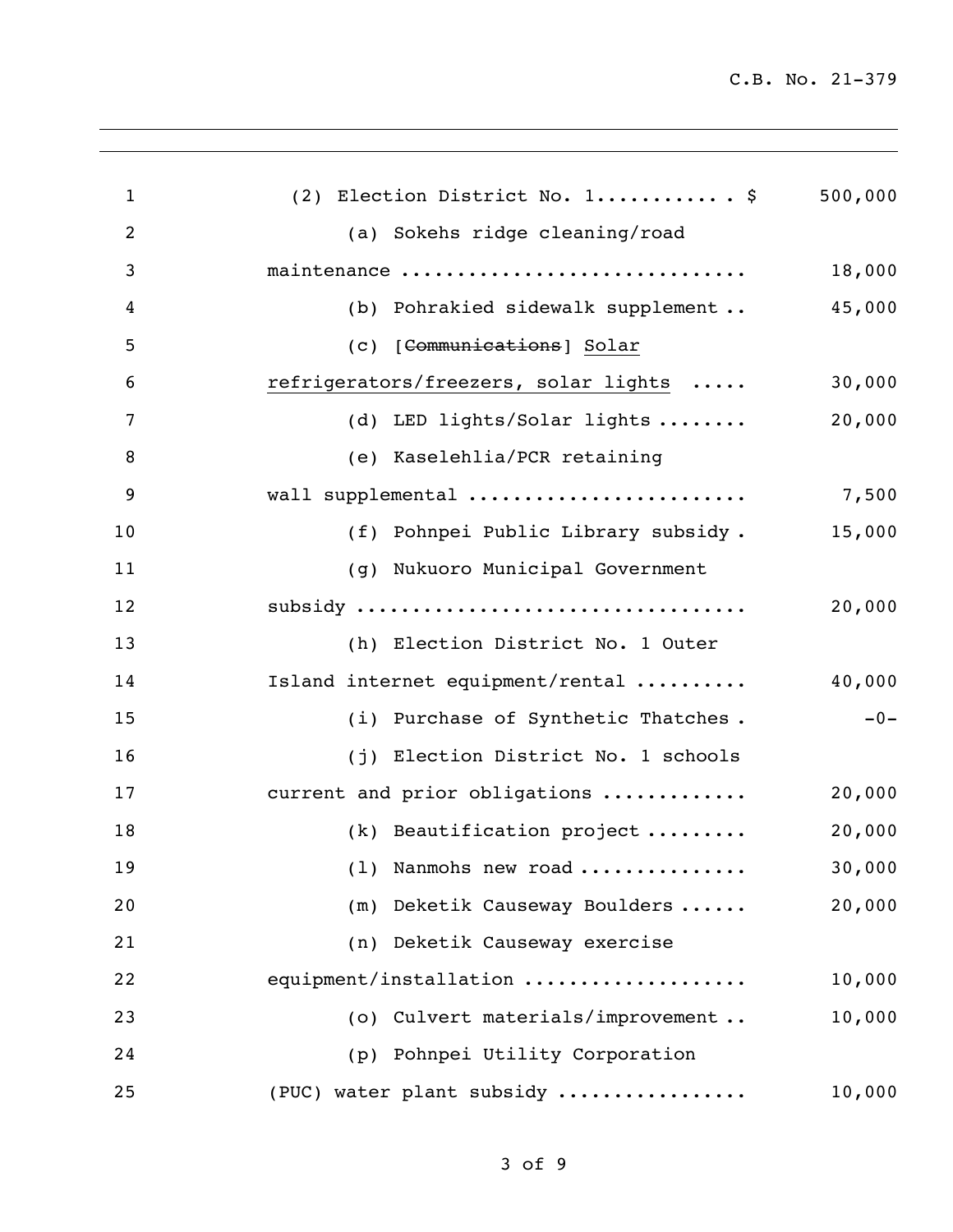| $\mathbf{1}$   | (q) Led lights/Solar  \$                      | 30,000  |
|----------------|-----------------------------------------------|---------|
| $\overline{2}$ | (r) Sokehs Municipal government               |         |
| 3              | retaining wall                                | 54,500  |
| 4              | (s) Sekere new road                           | 30,000  |
| 5              | (t) Sapwoh Community Nahs renovation          | 20,000  |
| 6              | (u) Sapwuahfik Community                      |         |
| 7              | Houses renovation                             | 10,000  |
| 8              | (V) [Sapwuahfik Constitution                  |         |
| 9              | Convention subsidy] Communication solar power |         |
| 10             | source and radios                             | 10,000  |
| 11             | (w) Pohnpei State Detective                   |         |
| 12             | Office Renovation                             | 30,000  |
| 13             | (3) Election District No. 2                   | 500,000 |
| 14             | (a) Enpein road improvement $\ldots \ldots$   | 20,000  |
| 15             | (b) Medical referral program                  | 40,000  |
| 16             | (c) Students' financial assistance.           | 40,000  |
| 17             | (d) Youths' events, activities and            |         |
| 18             | programs                                      | 10,000  |
| 19             | (e) Kepine to Sapwalapw road                  | $-0-$   |
| 20             | (f) Nankepira road improvement                | 50,000  |
| 21             | (g) Nanphalap road improvement                | $-0-$   |
| 22             | (h) Community Outreach and Advocacy           |         |
| 23             | Program/travel needs                          | 25,000  |
| 24             | $(i)$ Flour making machine                    | 20,000  |
| 25             | (j) Election District                         |         |
|                |                                               |         |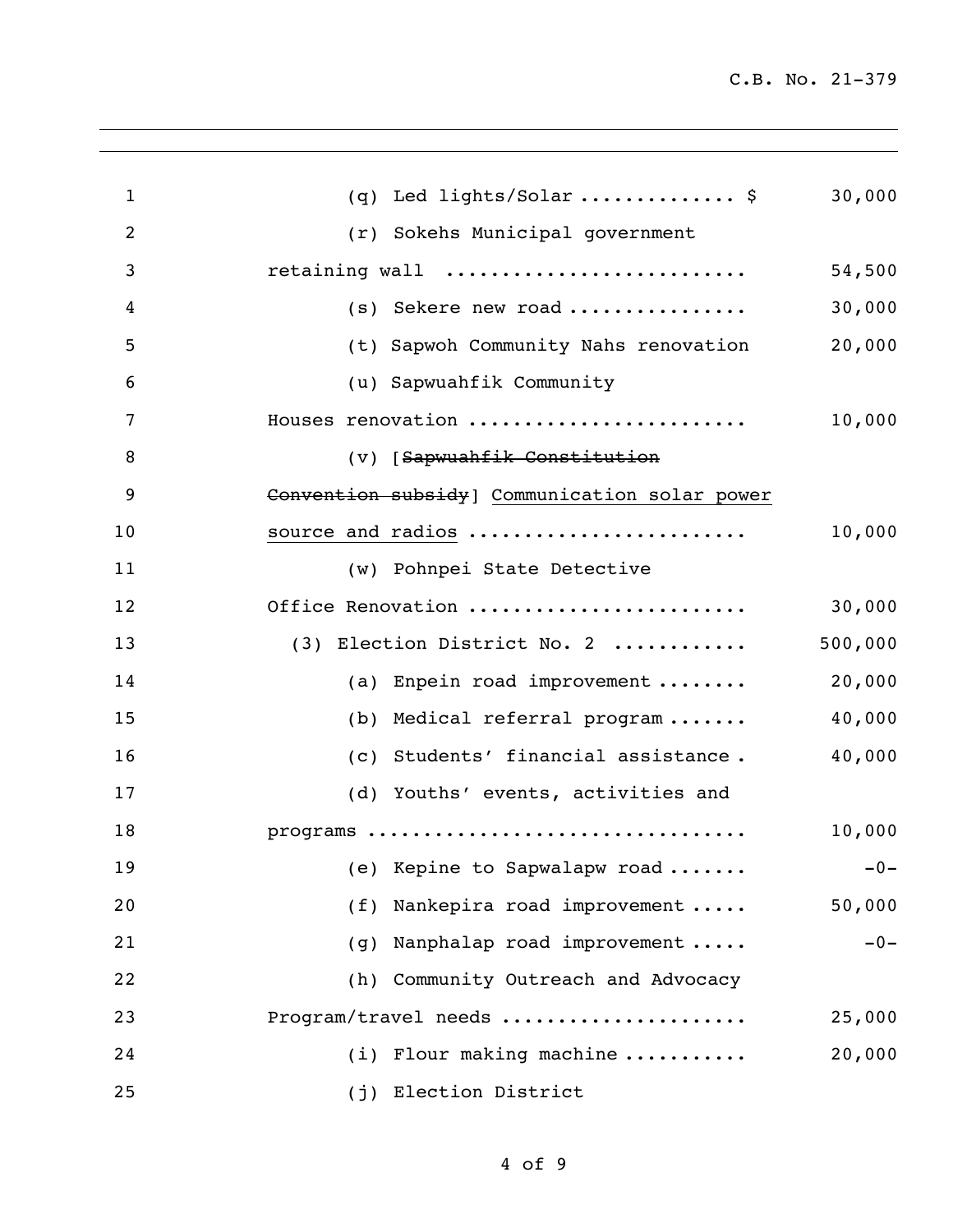| $\mathbf{1}$   | No. 2 schools computers  \$              | 20,000  |
|----------------|------------------------------------------|---------|
| $\overline{2}$ | (k) Purchase of coral materials/         |         |
| 3              | Equipment rental                         | 50,000  |
| 4              | (1) UCCP Summit Implementation           | 15,000  |
| 5              | (m) Pahnsapw water system improvement    | 30,000  |
| 6              | (n) Election District No. 2 current      |         |
| 7              | and prior obligations                    | 20,000  |
| 8              | (o) Solar lights                         | 90,000  |
| 9              | (p) Water delivery system                |         |
| 10             | Improvement                              | 45,000  |
| 11             | (q) Isokohnedi En Wein Kitti P.A. System | 10,000  |
| 12             | (r) Contribution for Senpehn Youth       |         |
| 13             | Organization (SYO)                       | 5,000   |
| 14             | (s) Menintiensapw en Madolenihmw         |         |
| 15             | P.A. system                              | 10,000  |
| 16             | (4) Election District No. 3              | 500,000 |
| 17             | (a) Nett, Dolekei road paying            | 25,000  |
| 18             | (b) Road repair and paving, Pahn-        |         |
| 19             | Sou, Saladak, U                          | 25,000  |
| 20             | (c) Nett ECE activities,                 |         |
| 21             | supplies & equipment                     | 5,000   |
| 22             | (d) Nett Municipal Government            |         |
| 23             | subsidy/public projects                  | 60,000  |
| 24             | (e) U Municipal Government subsidy/      |         |
| 25             | public projects                          | 60,000  |
|                |                                          |         |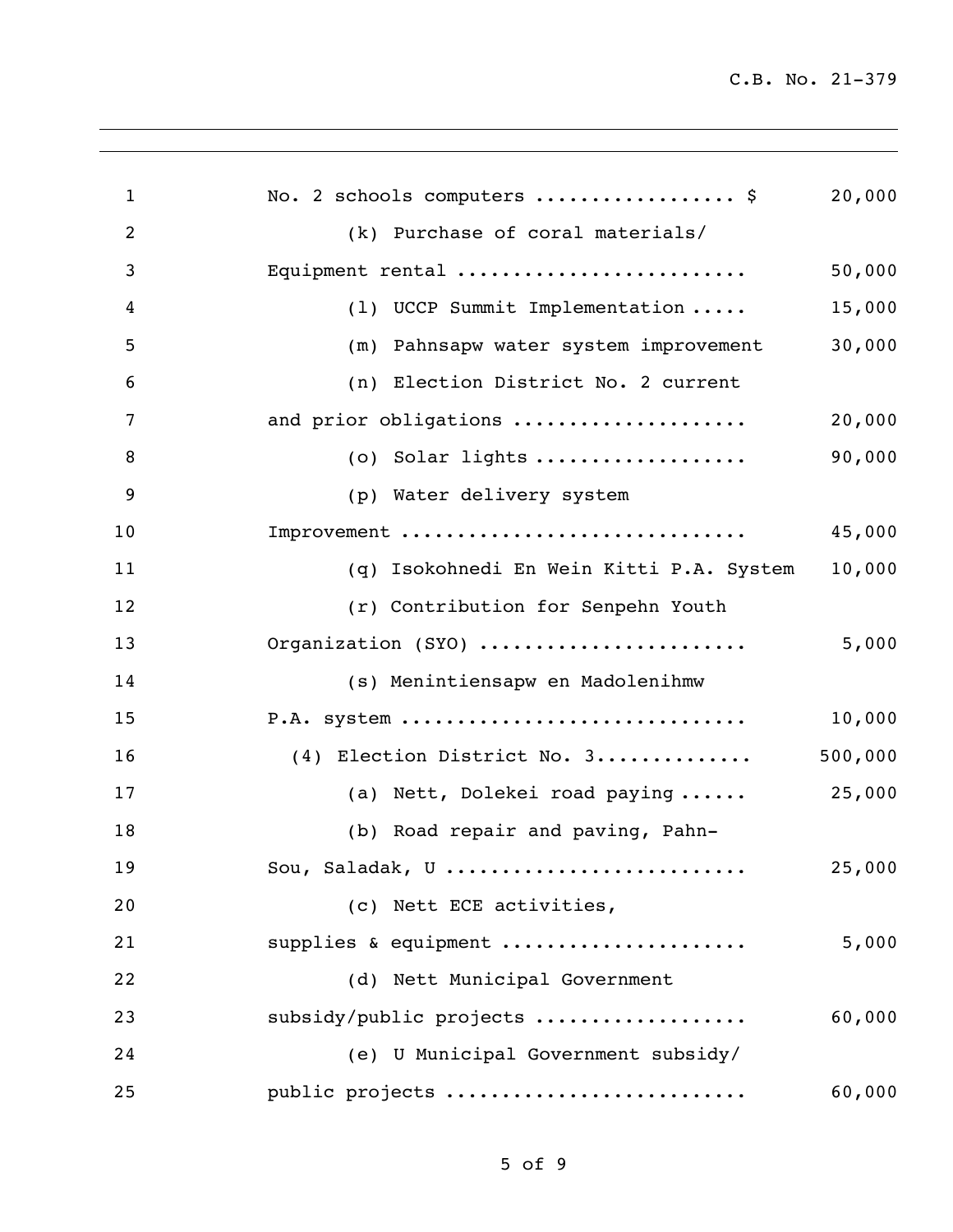| 1  |     | (f) Nett School supplies & equipment<br>\$                          | 20,000  |
|----|-----|---------------------------------------------------------------------|---------|
| 2  |     | (g) Awak and Saladak school                                         |         |
| 3  |     | supplies & equipment                                                | 15,000  |
| 4  |     | (h) Awak ECE activities,                                            |         |
| 5  |     | supplies & equipment                                                | 5,000   |
| 6  |     | (i) Saladak ECE activities,                                         |         |
| 7  |     | supplies & equipment                                                | 5,000   |
| 8  |     | (j) Pingelap Municipal subsidy                                      | 20,000  |
| 9  |     | (k) Mwokilloa Municipal subsidy                                     | 20,000  |
| 10 |     | (1) Water tanks and pipes                                           | 50,000  |
| 11 |     | (m) Saladak road repair and paving.                                 | 50,000  |
| 12 |     | $(n)$ Medical referral                                              | 10,000  |
| 13 |     | (o) Community cultural project support                              | 5,000   |
| 14 |     | (p) Nan Dekehn Rohi road paving                                     | 25,000  |
| 15 | (q) | Travel to conference                                                | 5,000   |
| 16 |     | $(r)$ Eirike new road                                               | 45,000  |
| 17 |     | (s) Xavier Freshmen students tuitions                               | 25,000  |
| 18 |     | (t) Nan U Community Center Parking                                  |         |
| 19 |     | Drainage                                                            | 25,000" |
| 20 |     | Section 2. Section 6 of Public Law No. 20-125, as amended by        |         |
|    |     | 21 Public Laws Nos. 20-135, 20-157, 20-179, 21-40, 21-89, 21-141,   |         |
|    |     | 22 21-155 and 21-230, is hereby further amended to read as follows: |         |
| 23 |     | "Section 6. Allotment and management of funds and lapse             |         |
| 24 |     | date. All funds appropriated by this act shall be                   |         |
| 25 |     | allotted, managed, administered and accounted for in                |         |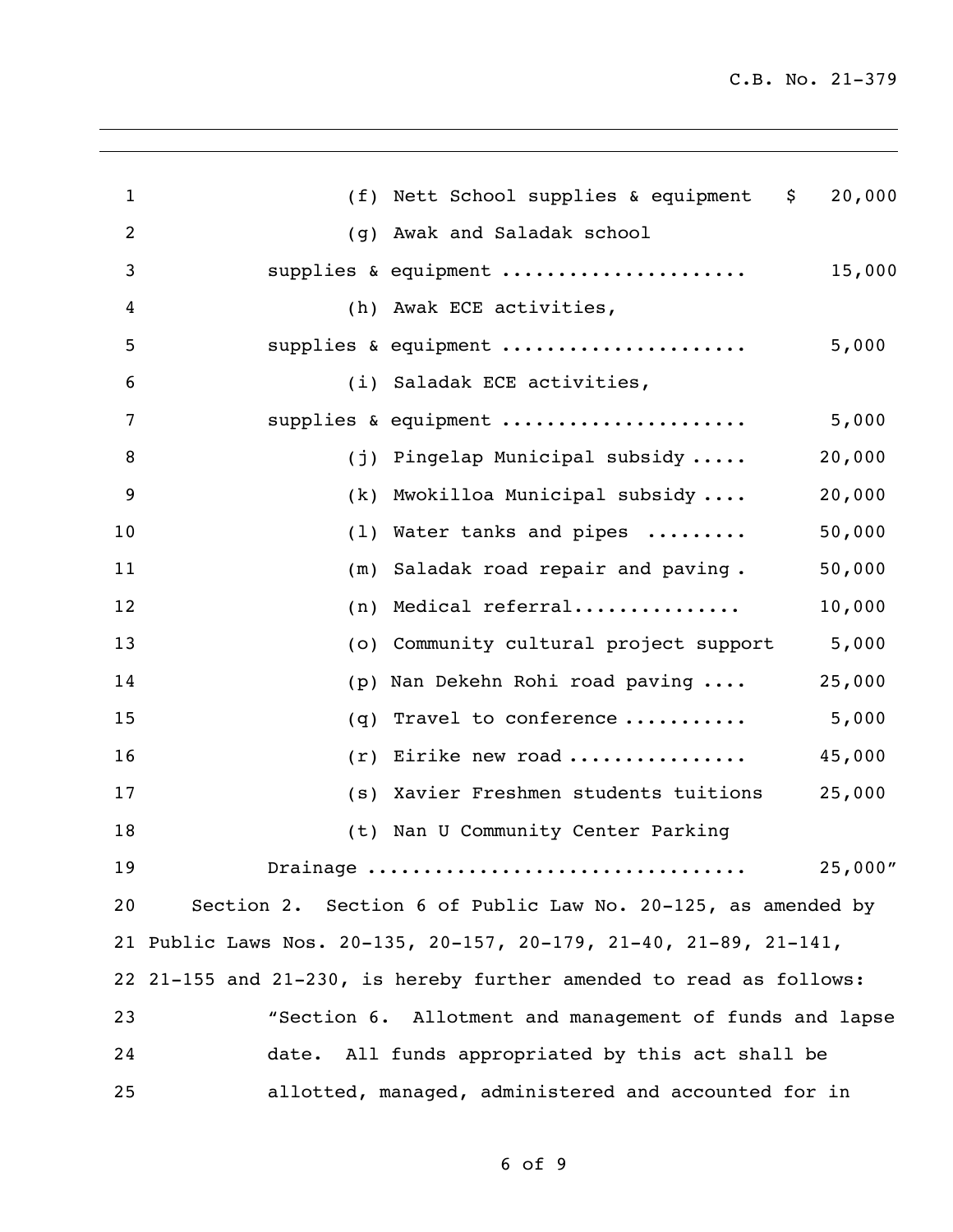accordance with applicable laws, including, but not limited to, the Financial Management Act of 1979. The allottee shall be responsible for ensuring that these funds, or so much thereof as may be necessary, are used solely for the purpose specified in this act, and that no obligations are incurred in excess of the sum appropriated. The allottee of the funds appropriated under section 2 of this act shall be the Governor of Yap State or his designee. The allottee of funds appropriated under sections 3 and 4 of this act shall be the President of the Federated States of Micronesia or his designee; PROVIDED THAT, the allottee of funds appropriated under subsections 3(a) to 3(q) of this act shall be the Mayor of Lelu Town Government or his designee; the allottee of funds appropriated under subsection 4(2)(g) of this act shall be the Mayor of Nukuoro Municipal Government or his designee; the 18 allottee of funds appropriated under subsection  $4(2)(j)$  of this act shall be the President of the COM-FSM College or his designee; the allottee of funds appropriated under subsection 4(2)(p) of this act shall be the Pohnpei Utility Corporation; the allottee of funds appropriated under subsections 4(2)(a), (b), (c), 24 (d), (e), (f), (h), (i), (k), (l), (m), (n), (o), (q), 25 (r), (s)[ $_{7}$ ] and (v) $_{7}$  of this act shall be the Secretary

of 9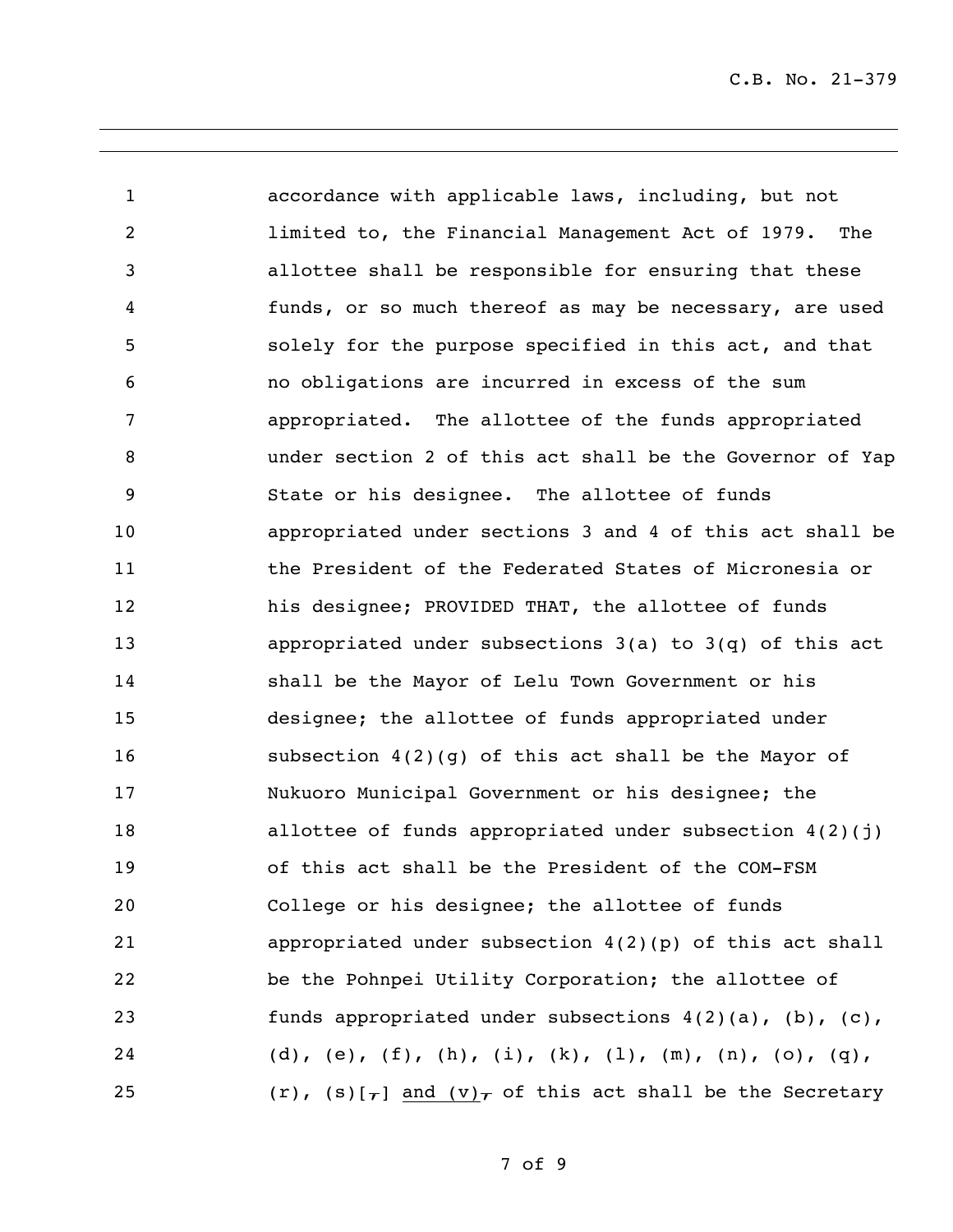of the Department of Transportation, Communications and Infrastructure or his designee. The allottee of the funds appropriated under subsections 4(4)(j) of this act shall be the Mayor of Pingelap Municipal Government or his designee; the allottee of funds appropriated under subsection 4(4)(k) of this act shall be the Mayor of Mwokilloa Municipal Government or his designee. The allottee of funds appropriated under subsection 4(4)(m) of this act shall be the Pohnpei Transportation Authority. The allottee of the funds appropriated under subsections 5(1) and 5(6) of this act shall be the Governor of Chuuk State or his designee; the allottee of 13 the funds appropriated under subsection 5(2) of this act shall be the Mortlocks Island Development Authority (MIDA); the allottee of the funds appropriated under subsection 5(3) of this act shall be the Mayor of Weno Municipal Government or his designee; the allottee of 18 the funds appropriated under subsection 5(4) of this act shall be the Southern Namoneas Development Authority; the allottee of the funds appropriated under subsection 5(5) of this act shall be the Faichuk Development Authority. The authority of the allottee to obligate funds appropriated by this act shall lapse on September 30, 2022."